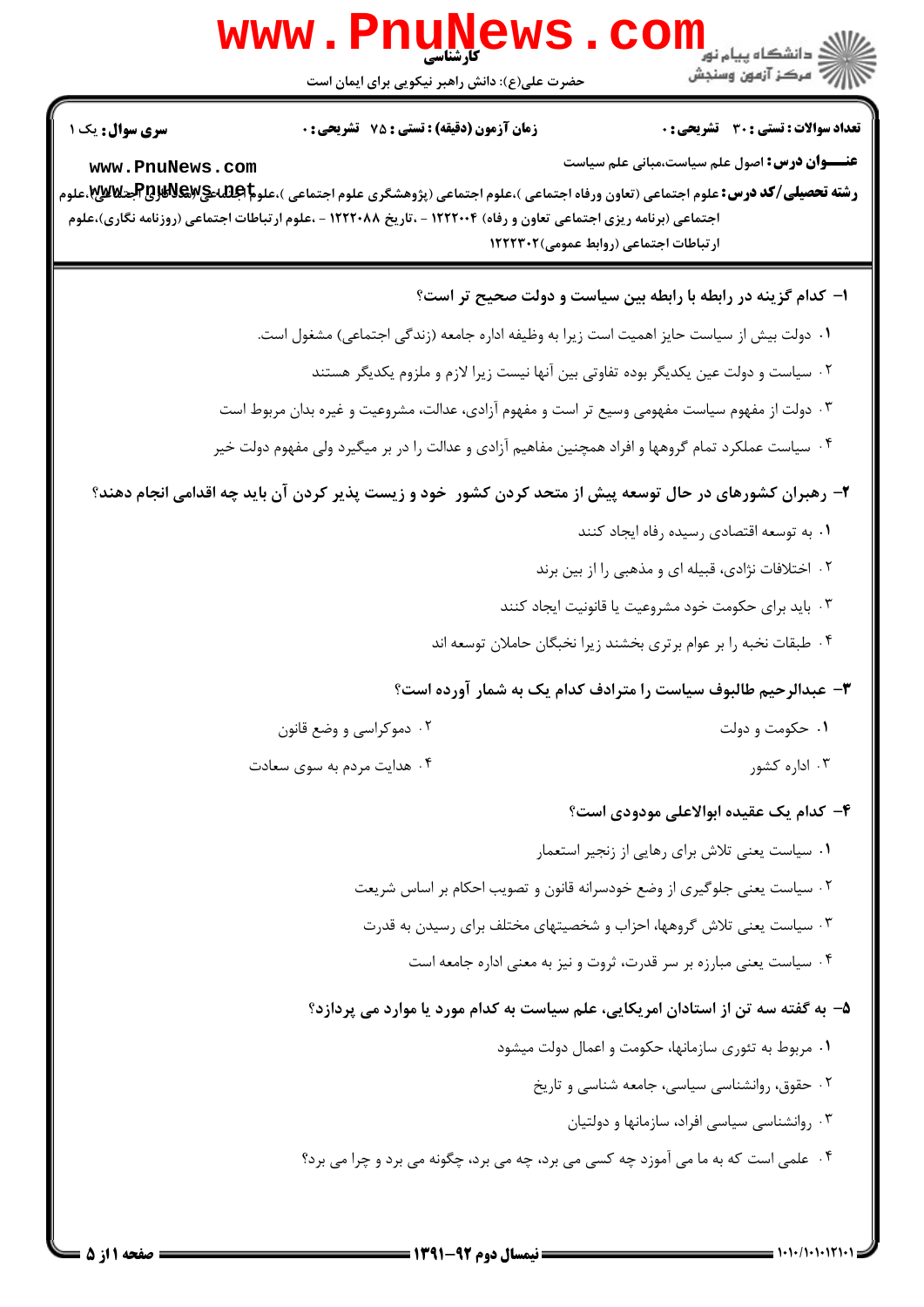|                        | حضرت علی(ع): دانش راهبر نیکویی برای ایمان است                                                                     | کی دانشگاه پیام نور<br>آن دانشگاه پیام نور<br>آبه مرکز آزمون وسنجش                                                                                                                                                                                   |
|------------------------|-------------------------------------------------------------------------------------------------------------------|------------------------------------------------------------------------------------------------------------------------------------------------------------------------------------------------------------------------------------------------------|
| <b>سری سوال : ۱ یک</b> | <b>زمان آزمون (دقیقه) : تستی : 75 تشریحی : 0</b>                                                                  | <b>تعداد سوالات : تستی : 30 ٪ تشریحی : 0</b>                                                                                                                                                                                                         |
| www.PnuNews.com        | اجتماعی (برنامه ریزی اجتماعی تعاون و رفاه) ۱۲۲۲۰۰۴ - ،تاریخ ۱۲۲۲۰۸۸ - ،علوم ارتباطات اجتماعی (روزنامه نگاری)،علوم | <b>عنـــوان درس:</b> اصول علم سیاست،مبانی علم سیاست<br><b>رشته تحصیلی/کد درس:</b> علوم اجتماعی (تعاون ورفاه اجتماعی )،علوم اجتماعی (پژوهشگری علوم اجتماعی )،علو <b>م اجلتلهحیPطلاق التارم است</b> بی ایملوم<br>ارتباطات اجتماعی (روابط عمومی)۱۲۲۲۳۰۲ |
|                        |                                                                                                                   | ۶- بر اساس نظریه طبیعی یا فطری، علت اصلی آغاز زندگی اجتماعی - سیاسی چه بوده است؟                                                                                                                                                                     |
|                        |                                                                                                                   | ٠١ غريزه يا فطرت زندگي جمعي داشتن                                                                                                                                                                                                                    |
|                        |                                                                                                                   | ۰۲ گرد آمدن افراد در دهکده ها در درون یک جامعه برای رفع نیازها                                                                                                                                                                                       |
|                        |                                                                                                                   | ۰۳ نیاز به آزادی عمل در برابر طبیعت                                                                                                                                                                                                                  |
|                        |                                                                                                                   | ۰۴ محاسبه عقلانی برای جمعی زیستن                                                                                                                                                                                                                     |
|                        |                                                                                                                   | ٧- به عقيده لاک وظيفه دولت چيست؟                                                                                                                                                                                                                     |
|                        |                                                                                                                   | ۰۱ اعتلای اخلاقی جامعه                                                                                                                                                                                                                               |
|                        |                                                                                                                   | ۰۲ فقط دفاع از مردم در برابر هر گونه تجاوز                                                                                                                                                                                                           |
|                        |                                                                                                                   | ۰۳ دفاع از تمامی ابعاد حیات اجتماعی، اقتصادی، فرهنگی و … جامعه                                                                                                                                                                                       |
|                        |                                                                                                                   | ۰۴ اصلاح عيوب اخلاقي شهروندان و تلقين فضايل نفساني بدانها                                                                                                                                                                                            |
|                        |                                                                                                                   | ۸– به عقیده هابز، قدرت مطلق حکمران فقط در چه مورد محدود است و مطلق نیست؟                                                                                                                                                                             |
|                        | ۰۲ آزادیهای حریم خصوصی                                                                                            | ۰۱ آزادیهای اقتصادی                                                                                                                                                                                                                                  |
|                        | ۰۴ حق آزادي بيان                                                                                                  | ۰۳ حق حیات افراد                                                                                                                                                                                                                                     |
|                        |                                                                                                                   | ۹- به عقیده جان لاک کدام نیاز انسانها را واداشت گرد هم آیند و نوعی اجتماعی کشوری پدید آورند؟                                                                                                                                                         |
|                        | ۰۲ نیاز به داوری در مورد حقوق طبیعی افراد                                                                         | ٠١. رفع نيازهاي اقتصادي                                                                                                                                                                                                                              |
|                        | ۰۴ الزام به اطاعت دولتی در مذهب مسیح                                                                              | ۰۳ جلوگیری از کشمکش دائمی بین انسانها                                                                                                                                                                                                                |
|                        |                                                                                                                   | ۱۰– به عقیده روسو حاکمیت از چه خصوصیتی برخوردار است؟                                                                                                                                                                                                 |
|                        | ۰۲ شامل مرور زمان می شود                                                                                          | ۰۱ قابل انتقال به مردم است                                                                                                                                                                                                                           |
|                        | ۰۴ فقط منحصر به قوه مقننه است نه مجريه                                                                            | ۰۳ در قوای مجریه، مقننه و قضاییه وجود دارد                                                                                                                                                                                                           |
|                        |                                                                                                                   | 11- در نظریه غلبه گومپلویچ، دولت حاصل چه نوع برخوردهایی می باشد؟                                                                                                                                                                                     |
|                        | ۰۲ برخورد نژادهای مختلف بشر                                                                                       | ٠١. برخورد طبقات پايين و بالا                                                                                                                                                                                                                        |
|                        | ۰۴ برخورد ايلات قوي و ضعيف                                                                                        | ۰۳ برخورد نومادها و شهرنشینان                                                                                                                                                                                                                        |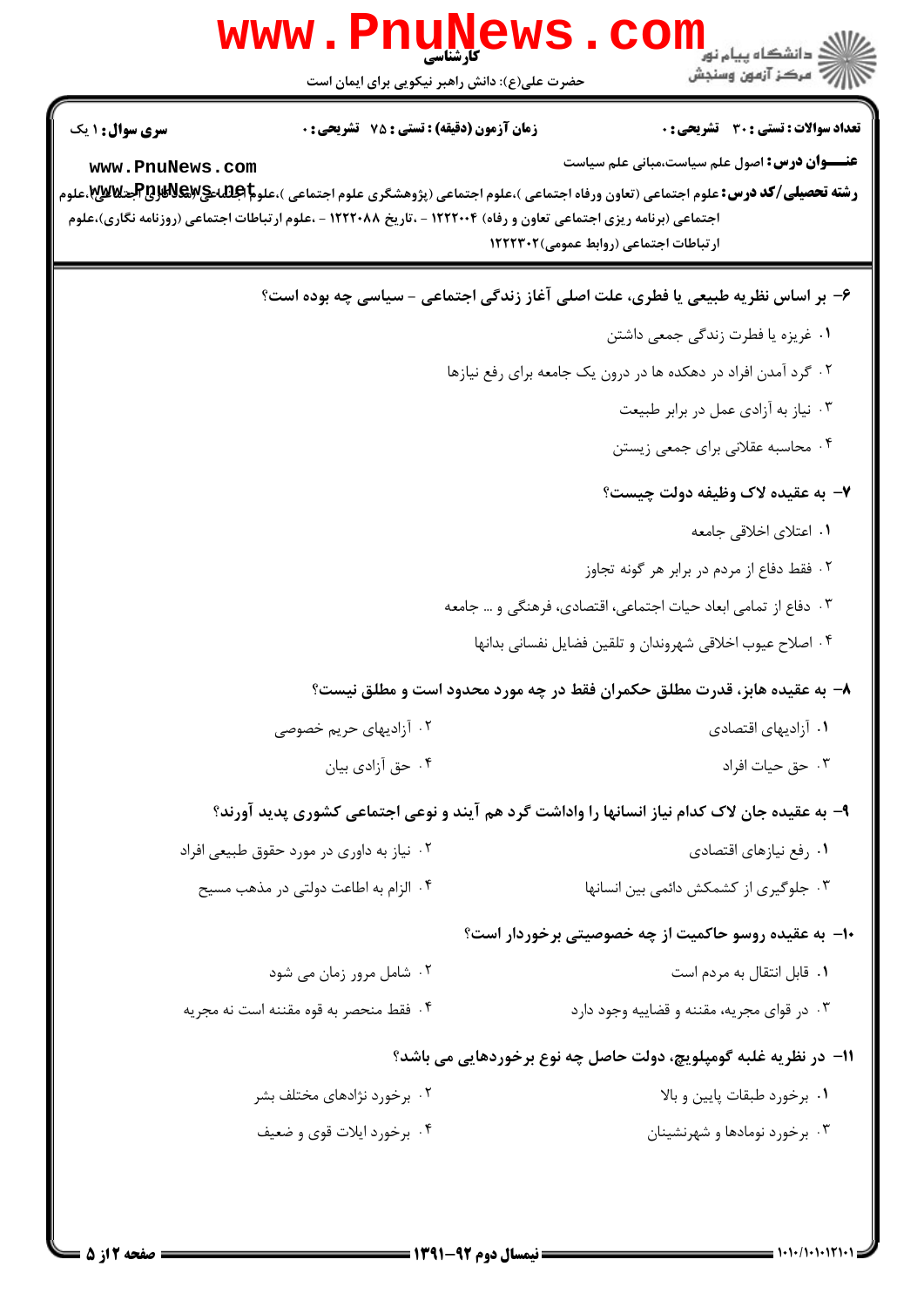| <b>عنـــوان درس:</b> اصول علم سیاست،مبانی علم سیاست<br>www.PnuNews.com<br><b>رشته تحصیلی/کد درس:</b> علوم اجتماعی (تعاون ورفاه اجتماعی )،علوم اجتماعی (پژوهشگری علوم اجتماعی )،علو <b>م اجلتله تج@DBV&amp;V&amp;پ</b> &بعلوم<br>اجتماعی (برنامه ریزی اجتماعی تعاون و رفاه) ۱۲۲۲۰۰۴ - ،تاریخ ۱۲۲۲۰۸۸ - ،علوم ارتباطات اجتماعی (روزنامه نگاری)،علوم<br>ارتباطات اجتماعی (روابط عمومی)۱۲۲۲۳۰۲<br>۱۲– کدام یک عقیده داشت اختلاف بین نژادها نه فقط در رنگ، پوست و مو بلکه از نظر هوش نیز بین انسانها عظیم است؟<br>۰۴ دو گوبينو<br>۰۳ منتسکیو<br>۰۲ نیچه<br>۰۱ هگل<br>۱۳– کدام یک از عقاید فردریک نیچه می باشد؟<br>۰۱ نژاد انگلوساکسونها برتر است و باید سروری جهان را به عهده گیرد<br>٠٢ ملت ألمان داراي رسالت اخلاقي براي ترقى جهان است<br>۰۳ انسانهای برتر باید رها از قیود اخلاقی باشند<br>۰۴ زبان عنصر مهمی برای تشکیل ملت است<br>۱۴- کدام عامل نسبتا ثابتی برای قدرت کشور در زمان جنگ و صلح می باشد؟<br>۰۲ روحيه نظاميان<br>۰۱ منابع طبیعی<br>۰۴ انسجام دستگاههای اداری<br>۱۵– معمولا اتباع خارجه مقیم کشوری دیگر، از کدام دسته حقوق محروم هستند؟<br>۰۴ حقوق سیاسی<br>۰۳ حقوق اداری<br>۰۲ حقوق تجارت<br>۰۱ حقوق مدنی<br>۱۶- کدام یک از ویژگیهای سلطنت اثنایی است؟<br>٠١ قوه مجريه از دل پارلمان شكل مي گيرد<br>۰۲ بین قوه مقننه، مجریه و قضاییه تفکیک مطلق وجود دارد<br>٠٣ پادشاه در تعيين و عزل وزرا كاملا مختار است<br>۰۴ پادشاه فقط دارای مسئولیت ظاهری می باشد و وزرا در برابر پارلمان مسئولیت سیاسی دارند<br>۱۷– در کدام کشور سلطنت از نوع پارلمانی وجود داشت؟<br>۰۲ باویر و روسیه<br>۰۱ روسیه و بلژیک<br>۰۴ نروژ و سوئد<br>۰۳ سوئد و امپراطوری عثمانی<br>۱۸– حکومت ملوک الطوایفی، با کدام نوع حکومت برابر است؟ | سری سوال: ۱ یک | زمان آزمون (دقیقه) : تستی : 75 تشریحی : 0 | تعداد سوالات : تستي : 30 ٪ تشريحي : 0 |
|----------------------------------------------------------------------------------------------------------------------------------------------------------------------------------------------------------------------------------------------------------------------------------------------------------------------------------------------------------------------------------------------------------------------------------------------------------------------------------------------------------------------------------------------------------------------------------------------------------------------------------------------------------------------------------------------------------------------------------------------------------------------------------------------------------------------------------------------------------------------------------------------------------------------------------------------------------------------------------------------------------------------------------------------------------------------------------------------------------------------------------------------------------------------------------------------------------------------------------------------------------------------------------------------------------------------------------------------------------------------------------------------------------------------------------------------------------------------------------------------------------------------------------------------------------------------------------------------------------------------|----------------|-------------------------------------------|---------------------------------------|
|                                                                                                                                                                                                                                                                                                                                                                                                                                                                                                                                                                                                                                                                                                                                                                                                                                                                                                                                                                                                                                                                                                                                                                                                                                                                                                                                                                                                                                                                                                                                                                                                                      |                |                                           |                                       |
|                                                                                                                                                                                                                                                                                                                                                                                                                                                                                                                                                                                                                                                                                                                                                                                                                                                                                                                                                                                                                                                                                                                                                                                                                                                                                                                                                                                                                                                                                                                                                                                                                      |                |                                           |                                       |
|                                                                                                                                                                                                                                                                                                                                                                                                                                                                                                                                                                                                                                                                                                                                                                                                                                                                                                                                                                                                                                                                                                                                                                                                                                                                                                                                                                                                                                                                                                                                                                                                                      |                |                                           |                                       |
|                                                                                                                                                                                                                                                                                                                                                                                                                                                                                                                                                                                                                                                                                                                                                                                                                                                                                                                                                                                                                                                                                                                                                                                                                                                                                                                                                                                                                                                                                                                                                                                                                      |                |                                           |                                       |
|                                                                                                                                                                                                                                                                                                                                                                                                                                                                                                                                                                                                                                                                                                                                                                                                                                                                                                                                                                                                                                                                                                                                                                                                                                                                                                                                                                                                                                                                                                                                                                                                                      |                |                                           |                                       |
|                                                                                                                                                                                                                                                                                                                                                                                                                                                                                                                                                                                                                                                                                                                                                                                                                                                                                                                                                                                                                                                                                                                                                                                                                                                                                                                                                                                                                                                                                                                                                                                                                      |                |                                           |                                       |
|                                                                                                                                                                                                                                                                                                                                                                                                                                                                                                                                                                                                                                                                                                                                                                                                                                                                                                                                                                                                                                                                                                                                                                                                                                                                                                                                                                                                                                                                                                                                                                                                                      |                |                                           |                                       |
|                                                                                                                                                                                                                                                                                                                                                                                                                                                                                                                                                                                                                                                                                                                                                                                                                                                                                                                                                                                                                                                                                                                                                                                                                                                                                                                                                                                                                                                                                                                                                                                                                      |                |                                           |                                       |
|                                                                                                                                                                                                                                                                                                                                                                                                                                                                                                                                                                                                                                                                                                                                                                                                                                                                                                                                                                                                                                                                                                                                                                                                                                                                                                                                                                                                                                                                                                                                                                                                                      |                |                                           |                                       |
|                                                                                                                                                                                                                                                                                                                                                                                                                                                                                                                                                                                                                                                                                                                                                                                                                                                                                                                                                                                                                                                                                                                                                                                                                                                                                                                                                                                                                                                                                                                                                                                                                      |                |                                           |                                       |
|                                                                                                                                                                                                                                                                                                                                                                                                                                                                                                                                                                                                                                                                                                                                                                                                                                                                                                                                                                                                                                                                                                                                                                                                                                                                                                                                                                                                                                                                                                                                                                                                                      |                |                                           | ۰۳ سازماندهی ارتش                     |
|                                                                                                                                                                                                                                                                                                                                                                                                                                                                                                                                                                                                                                                                                                                                                                                                                                                                                                                                                                                                                                                                                                                                                                                                                                                                                                                                                                                                                                                                                                                                                                                                                      |                |                                           |                                       |
|                                                                                                                                                                                                                                                                                                                                                                                                                                                                                                                                                                                                                                                                                                                                                                                                                                                                                                                                                                                                                                                                                                                                                                                                                                                                                                                                                                                                                                                                                                                                                                                                                      |                |                                           |                                       |
|                                                                                                                                                                                                                                                                                                                                                                                                                                                                                                                                                                                                                                                                                                                                                                                                                                                                                                                                                                                                                                                                                                                                                                                                                                                                                                                                                                                                                                                                                                                                                                                                                      |                |                                           |                                       |
|                                                                                                                                                                                                                                                                                                                                                                                                                                                                                                                                                                                                                                                                                                                                                                                                                                                                                                                                                                                                                                                                                                                                                                                                                                                                                                                                                                                                                                                                                                                                                                                                                      |                |                                           |                                       |
|                                                                                                                                                                                                                                                                                                                                                                                                                                                                                                                                                                                                                                                                                                                                                                                                                                                                                                                                                                                                                                                                                                                                                                                                                                                                                                                                                                                                                                                                                                                                                                                                                      |                |                                           |                                       |
|                                                                                                                                                                                                                                                                                                                                                                                                                                                                                                                                                                                                                                                                                                                                                                                                                                                                                                                                                                                                                                                                                                                                                                                                                                                                                                                                                                                                                                                                                                                                                                                                                      |                |                                           |                                       |
|                                                                                                                                                                                                                                                                                                                                                                                                                                                                                                                                                                                                                                                                                                                                                                                                                                                                                                                                                                                                                                                                                                                                                                                                                                                                                                                                                                                                                                                                                                                                                                                                                      |                |                                           |                                       |
|                                                                                                                                                                                                                                                                                                                                                                                                                                                                                                                                                                                                                                                                                                                                                                                                                                                                                                                                                                                                                                                                                                                                                                                                                                                                                                                                                                                                                                                                                                                                                                                                                      |                |                                           |                                       |
|                                                                                                                                                                                                                                                                                                                                                                                                                                                                                                                                                                                                                                                                                                                                                                                                                                                                                                                                                                                                                                                                                                                                                                                                                                                                                                                                                                                                                                                                                                                                                                                                                      |                |                                           |                                       |
|                                                                                                                                                                                                                                                                                                                                                                                                                                                                                                                                                                                                                                                                                                                                                                                                                                                                                                                                                                                                                                                                                                                                                                                                                                                                                                                                                                                                                                                                                                                                                                                                                      |                |                                           |                                       |
|                                                                                                                                                                                                                                                                                                                                                                                                                                                                                                                                                                                                                                                                                                                                                                                                                                                                                                                                                                                                                                                                                                                                                                                                                                                                                                                                                                                                                                                                                                                                                                                                                      |                |                                           |                                       |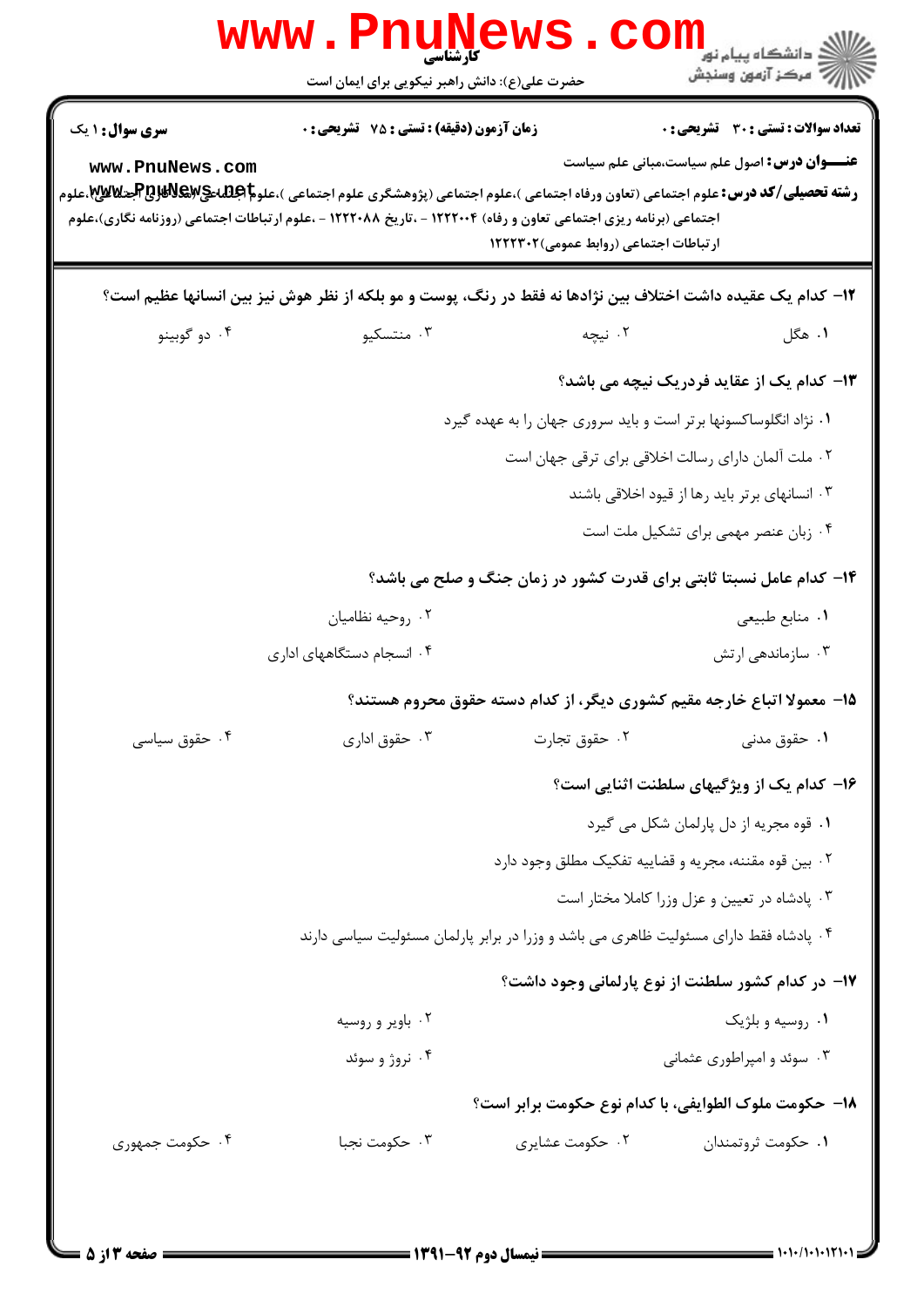|                                           | کارشناسی<br>حضرت علی(ع): دانش راهبر نیکویی برای ایمان است                                                                                                                                                                                                                                                           |                                                                           | ڪ دانشڪاه پيا <sub>م</sub> نور<br><mark>ر</mark> 7 مرڪز آزمون وسنڊش                          |
|-------------------------------------------|---------------------------------------------------------------------------------------------------------------------------------------------------------------------------------------------------------------------------------------------------------------------------------------------------------------------|---------------------------------------------------------------------------|----------------------------------------------------------------------------------------------|
|                                           |                                                                                                                                                                                                                                                                                                                     |                                                                           |                                                                                              |
| <b>سری سوال : ۱ یک</b><br>www.PnuNews.com | <b>زمان آزمون (دقیقه) : تستی : 75 تشریحی : 0</b><br><b>رشته تحصیلی/کد درس:</b> علوم اجتماعی (تعاون ورفاه اجتماعی )،علوم اجتماعی (پژوهشگری علوم اجتماعی )،علو <b>م REWEX و RBVEX و M</b> W.علوم<br>اجتماعی (برنامه ریزی اجتماعی تعاون و رفاه) ۱۲۲۲۰۰۴ - ،تاریخ ۱۲۲۲۰۸۸ - ،علوم ارتباطات اجتماعی (روزنامه نگاری)،علوم | ارتباطات اجتماعی (روابط عمومی)۱۲۲۲۳۰۲                                     | تعداد سوالات : تستي : 30 ٪ تشريحي : 0<br><b>عنـــوان درس:</b> اصول علم سیاست،مبانی علم سیاست |
|                                           |                                                                                                                                                                                                                                                                                                                     |                                                                           | ۱۹- سزار یا تزار لقب پادشاهان کدام کشور بود؟                                                 |
| ۰۴ روسیه                                  | ۰۳ اتریش                                                                                                                                                                                                                                                                                                            | ۰۲ مجارستان                                                               | ۰۱ ایتالیا                                                                                   |
|                                           |                                                                                                                                                                                                                                                                                                                     | ۲۰– توتالیتاریانیسم، در کدام کشورها وجود داشته است؟                       |                                                                                              |
|                                           | ۰۲ روسیه، آلمان، چین                                                                                                                                                                                                                                                                                                |                                                                           | ٠١ انگلستان، آلمان، ايتاليا                                                                  |
|                                           | ۰۴ آلمان، ژاپن، ایتالیا                                                                                                                                                                                                                                                                                             |                                                                           | ۰۳ امریکا، روسیه، چین                                                                        |
|                                           |                                                                                                                                                                                                                                                                                                                     | <b>۲۱</b> - فرق حکومت سلطنت مطلقه با توتالیتریسم چیست؟                    |                                                                                              |
|                                           |                                                                                                                                                                                                                                                                                                                     | ٠١ اولى تنظيم كننده يا مفسر ايدئولوژى، دومى مجرى آن                       |                                                                                              |
|                                           |                                                                                                                                                                                                                                                                                                                     | ۰۲ اولی احترام به آداب و رسوم، دومی رهبر مفسر ایدئولوژی                   |                                                                                              |
|                                           |                                                                                                                                                                                                                                                                                                                     |                                                                           | ۰۳ اولی مجری ایدئولوژی، دومی صرفا مفسر آن                                                    |
|                                           | ۰۴ اولی قدرت نظامی را بر اساس رای نخبگان بکار می گیرد دومی اصلا احترامی برای رای نخبگان قائل نیست                                                                                                                                                                                                                   |                                                                           |                                                                                              |
|                                           |                                                                                                                                                                                                                                                                                                                     | ۲۲– کدام مکتب، سدی نفوذ ناپذیر در برابر پیشرفت علم و دانش به شمار می رفت؟ |                                                                                              |
| ۰۴ رنسانس                                 | ۰۳ اسکولاستیک                                                                                                                                                                                                                                                                                                       | ٠٢ ليبراليسم                                                              | ۰۱ مارکسیسم                                                                                  |
|                                           |                                                                                                                                                                                                                                                                                                                     |                                                                           | <b>۲۳</b> - کدام یک از ویژگیهای حاکمیت است؟                                                  |
|                                           |                                                                                                                                                                                                                                                                                                                     |                                                                           | ٠١. چهار جنبه داخلي، خارجي و زماني و مكاني دارد                                              |
|                                           |                                                                                                                                                                                                                                                                                                                     | ۰۲ عالی و مطلق است و برای انتقال آن رای مردم ملت شرط است                  |                                                                                              |
|                                           |                                                                                                                                                                                                                                                                                                                     |                                                                           | ۰۳ عالی، مطلق و دائمی است                                                                    |
|                                           |                                                                                                                                                                                                                                                                                                                     | ۰۴ ناشی از قدرت مطلق و دائمی نجبا و نخبگان یک کشور است                    |                                                                                              |
|                                           | ۲۴– کدام یک قبلا از کشورهای ذیل در آستانهٔ قرن بیستم دارای استقلال ناقص محسوب می شدند؟                                                                                                                                                                                                                              |                                                                           |                                                                                              |
| ۰۴ لیبی و ژاپن                            | ۰۳ الجزایر و رومانی                                                                                                                                                                                                                                                                                                 | ۰۲ مصر و بلغارستان                                                        | ٠١ ايران و لهستان                                                                            |
|                                           |                                                                                                                                                                                                                                                                                                                     |                                                                           | ۲۵- کدام یک از خصوصیات گروه های ذی نفوذ است؟                                                 |
|                                           | ۰۲ این گروهها به دنبال فتح کرسیهای پارلمان هستند                                                                                                                                                                                                                                                                    |                                                                           | ٠١ اين مفهوم از مفهوم حزب سياسي دقيق تر است                                                  |
|                                           | ۰۴ شمارش آنها در یک کشور ساده نیست                                                                                                                                                                                                                                                                                  |                                                                           | ۰۳ به دبنال کسب یا اجرای قدرت می باشند                                                       |